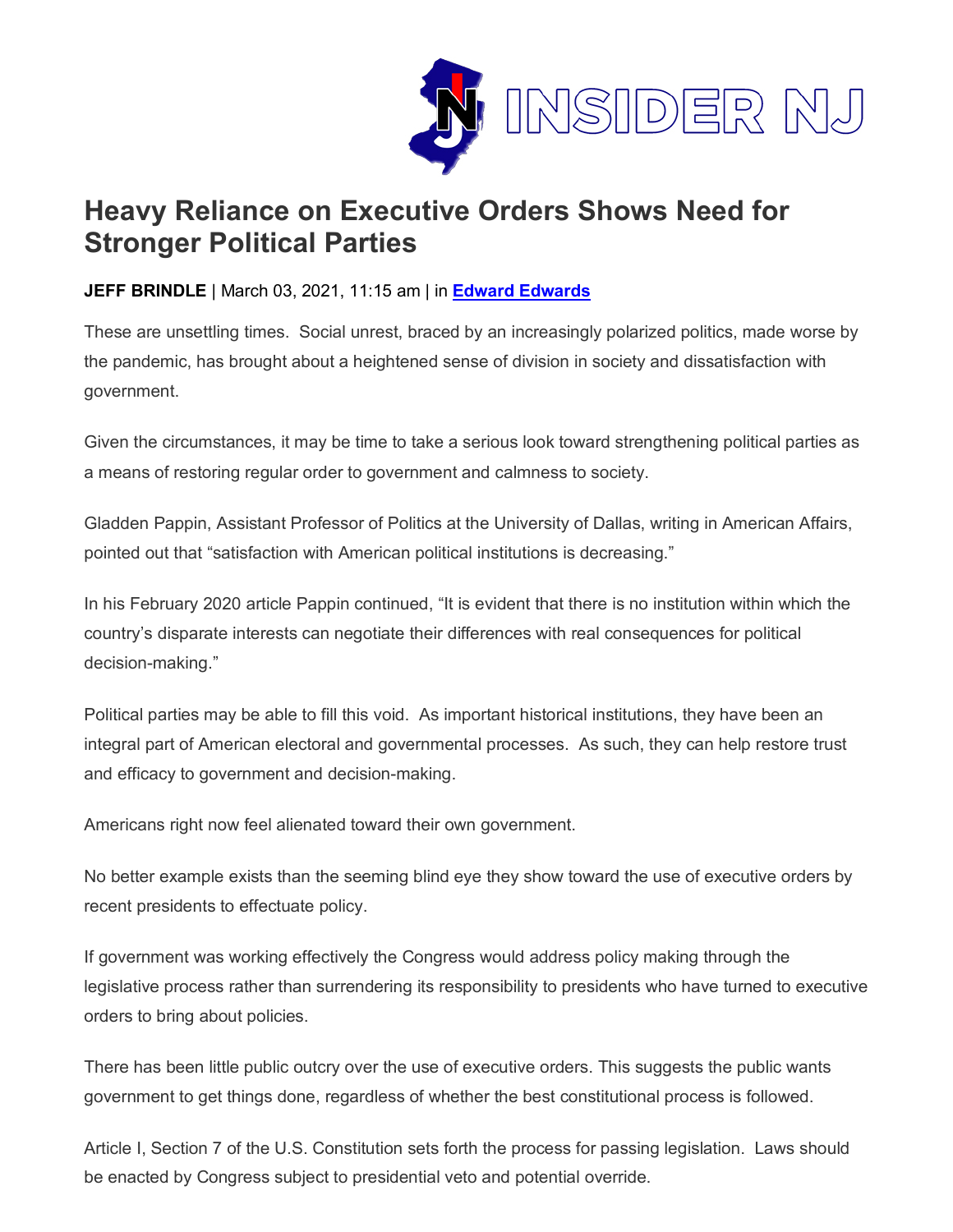Too often, however, presidents have relied on executive orders to bypass Congress in order to bring about policies that remain stalled due to congressional inaction.

An executive order is supposed to direct the bureaucracy as to how to implement legislation. However, presidents have come to rely on executive orders to cut through the quagmire that plagues Congress. In doing so, presidents look to Article II of the Constitution to justify their use of executive orders.

Article II vests the executive power in the president and states that the president shall "take care that the laws be faithfully executed."

President George Washington was the first to issue an executive order. But he issued just eight during two terms. President Lincoln relied on an executive order to declare the Emancipation Proclamation. He issued a total of 48.

President Franklin Roosevelt set the record with 3,721 over four terms. But he was struggling to save the country from the Great Depression and World War II. A major- and legitimate- purpose for executive orders is to deal with emergencies.

It is not that executive orders constitute a new approach to using executive power. Used properly, they are an effective tool for managing the bureaucracy. Nor should it be assumed it is always an abuse of power. It is just that in recent years, the deluge of executive orders often has been viewed as an attempt to make law rather than to clarify it.

The last five presidents, which includes President Biden, have readily used executive orders. They have been employed as follows: Clinton 364; Bush 291; Obama 276; and Trump 220. In the first month of his administration President Biden has issued 32 executive orders, according to the federal register.

It has been noted by political scientists that a government divided, with high levels of dissatisfaction associated with it, is less able to accomplish goals. This being the case it is understandable that in present times presidents would be more inclined to use executive orders, and the public more inclined to accept them to move public policy forward.

This public attitude toward the government may be a harbinger of a changing political culture in America. The people are becoming more complacent in the face of a Congress that cannot seem to get its act together.

Compromise is hard to achieve when parties are ideologically opposed and weak. Adding to the gridlock are the disparate special interests that seek to influence those parties and the legislative process. It seems the public is becoming more accepting of strong action to bring about resultssomething Alexander Hamilton would have preferred.